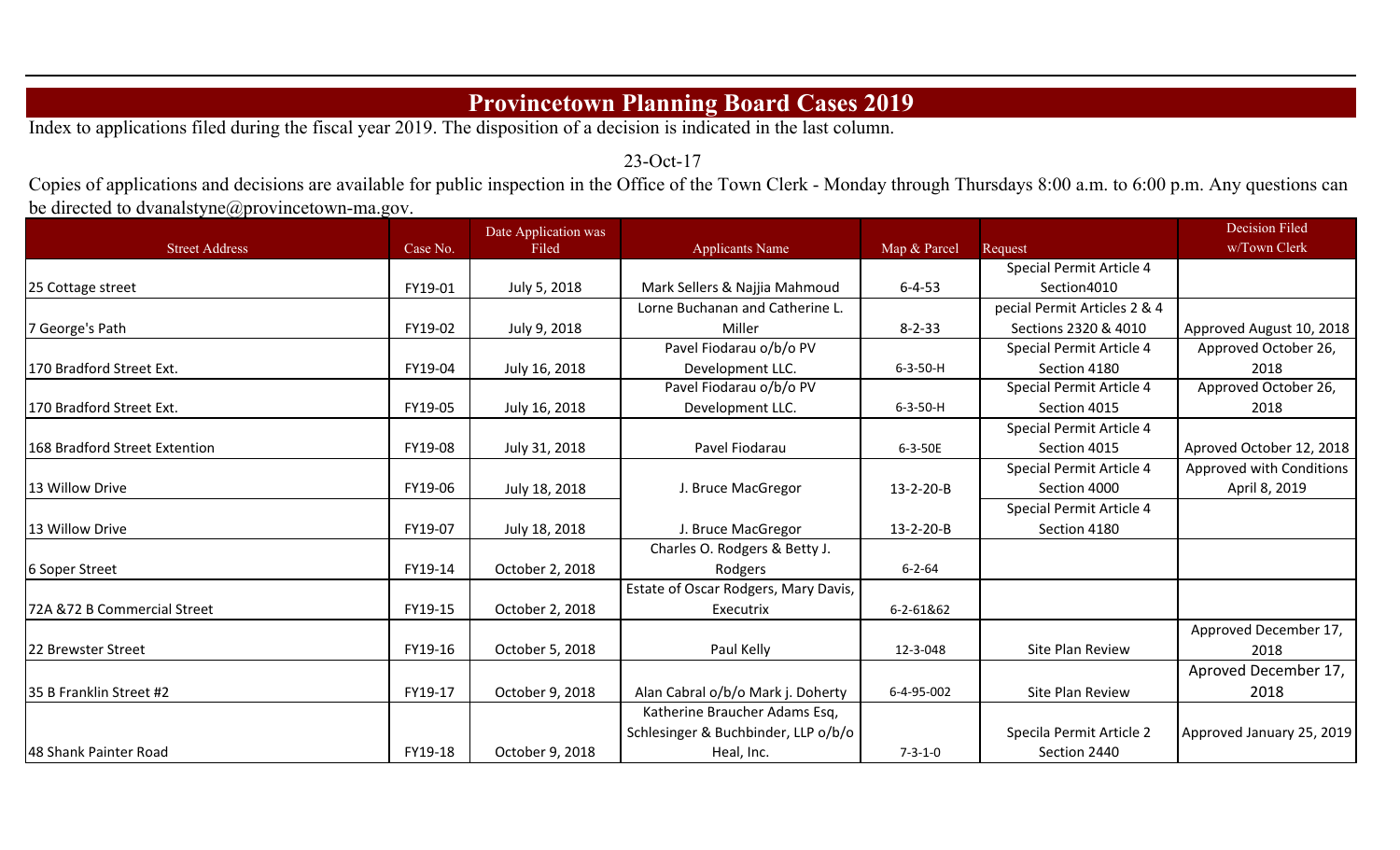|                                          |            |                   | Katherine Braucher Adams Esq,         |                      |                                         |                           |
|------------------------------------------|------------|-------------------|---------------------------------------|----------------------|-----------------------------------------|---------------------------|
|                                          |            |                   | Schlesinger & Buchbinder, LLP o/b/o   |                      | Special Permit Article 4                | Approved January 25, 2019 |
| 48 Shank Painter Road                    | FY19-19    | October 9, 2018   | Heal, Inc.                            | $7 - 3 - 1 - 0$      | Section 4015                            |                           |
|                                          |            |                   |                                       |                      |                                         |                           |
|                                          |            |                   |                                       |                      | Special Permit Article 4                | Approved with conditions  |
| 16 Jerome Smith Road                     | FY19-20    | November 14,2018  | Town of Provincetown                  | $8 - 1 - 13 - 0$     | Section 4015                            | April 16, 2019            |
|                                          |            |                   |                                       |                      |                                         |                           |
|                                          |            |                   |                                       |                      | Special Permit Article 2                | Approved January 25, 2019 |
| 246 Commercial Street                    | FY19-22    | November 26, 2018 | Ezra Parzybok o/b/o Andrew Koudijs    | $11 - 3 - 50$        | Section 2440                            |                           |
| 264-270 Bradford Street                  | FY19-24    | December 5, 2018  | <b>Ruth Dyer</b>                      | $15 - 2 - 51$        | <b>Endorsement of Plan</b>              |                           |
| 72 ommercial Street                      | FY19-26    | December 6, 2018  | John W. Gregory                       | $6 - 2 - 63$         | <b>Endorsement of Plan</b>              |                           |
|                                          |            |                   | John W. Gcroucher & Robert E.         |                      |                                         |                           |
| 72A Commercial Street                    | FY19-25    | December 6, 2018  | McCamant                              | $6 - 2 - 61$         | <b>Endorsement of Plan</b>              |                           |
|                                          |            |                   | WM. N. Rogers II, PE & PLS o/b/o      |                      |                                         |                           |
| 8 Creek Round Hill Road                  | FY19-27    | January 2, 2019   | Gregory P. Zorzi                      | $1 - 1 - 13$         | Site Plan Review                        | Approved March 4, 2019    |
| 24 Pearl Street                          | FY19-28    | January 14, 2019  | Fine Arts Work center in Provincetown | $12 - 3 - 61$        | Site Plan review                        | Approved March 4, 2019    |
|                                          |            |                   |                                       |                      |                                         | Approved with Conditions  |
|                                          |            |                   | Lululemon USA, Inc.o/b/o Marc         |                      | Formula Business Article 2              | March 4, 2019             |
| 184 Commercial Street                    | FY19-29    | January 22, 2019  | Roland LLC                            | $07 - 2 - 144$       | Section 2360                            |                           |
|                                          |            |                   |                                       |                      |                                         | Approved with Conditions  |
| 44Franklin St.                           | FY19-30    | February 5, 2019  | <b>Mark Albert</b>                    | $6 - 3 - 13 - 0$     | Site Plan Review                        | April 1, 2019             |
|                                          |            |                   | Design Matters, LLC o/b/o Dr. Brian   |                      | Special Permit Article 4                |                           |
| 30 Shank painter Rd.                     | FY19-34    | February 15, 2019 | O'Malley                              | $7 - 2 - 69$         | Section 4015                            |                           |
|                                          |            |                   |                                       |                      | <b>Special Permit Article 4 Sectios</b> |                           |
| 66 & 72 West Vine Street                 | FY19-35-36 | February 28, 2019 | David Krohn                           | 6-1-11 & 6-1-12      | 4015 & 4180                             |                           |
|                                          |            |                   |                                       |                      |                                         |                           |
|                                          |            |                   | William N. RogersII, PE & PLS o/b/o   |                      | Administrative Review Special           | Approved with conditions  |
| 130 Bradford Street                      | FY19-38    | March 5, 2019     | Milan Realty, LLC                     | $12 - 1 - 48$        | Permit                                  | April 16, 2019            |
|                                          |            |                   |                                       |                      |                                         |                           |
|                                          |            |                   | Michelle Jarusiewicz o/b/o The        | 5-3-38-B / 5-3-38-O  |                                         |                           |
|                                          |            |                   | Provincetown Year-Round Market        | / 5-3-38-E / 5-3-38- | Special Permit Article 4                | Approved with Conditions  |
| 3, 4, 8 Harbor Hill & 37 Bradford Street | FY19-33    | March 5, 2019     | <b>Rate Rental Housing Trust</b>      | C                    | Section 4015                            | April 8, 2019             |